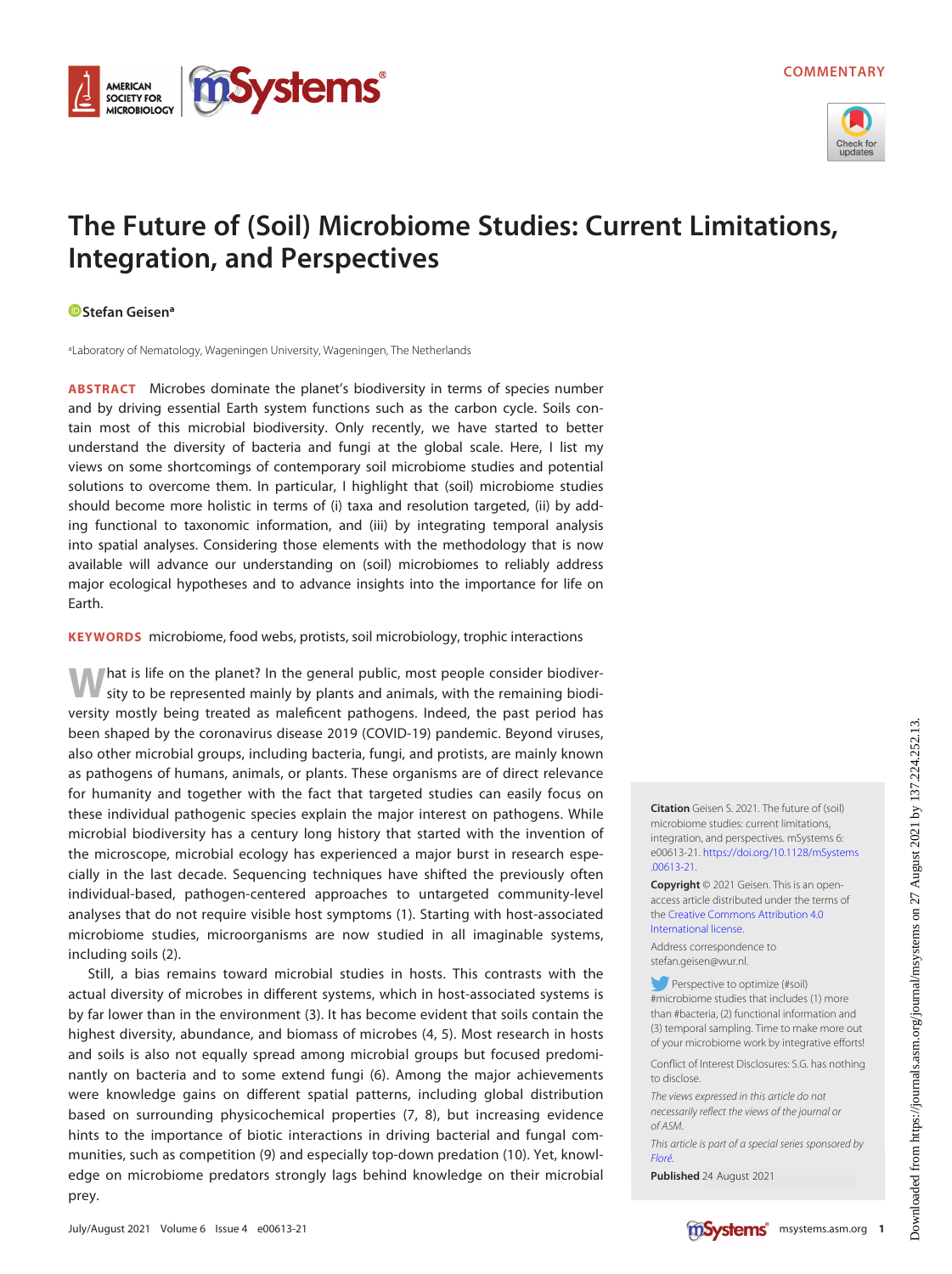



<span id="page-1-0"></span>FIG 1 Overview of envisioned microbiome work that profoundly steps beyond the current focus mostly on describing bacterial communities. I envision integrative microbiome studies to cover different microbial groups (left). Furthermore, added value will come from linking the microbiome to its function such as its effect on plant growth, greenhouse gas emissions, or host performance (top right), from environmental studies both through space and time (middle right), and from other advances such as cross-system comparisons, using novel methods or statistical approaches (bottom right). The figure was created with BioRender.com.

## A PARADIGM SHIFT TOWARDS INTEGRATED MICROBIOME STUDIES

I strongly believe that most knowledge gains in the field of soil biology can be obtained by more integrative studies that include a range of aspects that I will compile in the following sections.

# THE BENEFIT OF REAL MICROBIOME STUDIES BEYOND THE FOCUS ON BACTERIAL COMMUNITIES

Currently, most "microbiome" studies study only bacteria and thereby use the term microbiome synonymously for bacteria. As such, alternative terms for other microbial groups have evolved; these terms include mycobiome to focus on fungi ([11\)](#page-4-5), virome to focus on viruses [\(12](#page-4-6)), and eukaryome to focus on microbial eukaryotes ([13\)](#page-4-7). While there is some use of these terms, the many omes arguably represent buzzwords that could endlessly be broken down to smaller and smaller units. I propose using microbiome only if at least several microbial groups are studied simultaneously, ideally all. In fact, arguably in almost any environment from the gut to the deep sea to Antarctic soils, some bacterial interactions with other microbiome groups occur, such as competition with fungi, infection with viruses, or predator-prey interactions with protists. At least the presence of other microbiome groups should be investigated before a study centered on bacteria claims to be a true microbiome study ([Fig. 1](#page-1-0)).

There are more reasons for integrated taxon approaches in microbiomics than semantics: microbial groups interact and shape another often in ways comparable to abiotic factors. Indeed, competition between fungi and bacteria shape their communities ([9](#page-4-3)), while predation by protists and lysis by viruses accelerate turnover and community composition of bacteria [\(10](#page-4-4), [14\)](#page-4-8). Beyond these direct interactions, integrative microbiome studies have the advantage of detecting environmental differences that might not be visible for one group of microbes. For example, we revealed that protists showed severe community fluctuations over time and due to fertilization, whereas communities of bacteria and fungi did not vary [\(15\)](#page-4-9). We also revealed that bacterial and especially protistan communities and protistan species predict plant health unlike fungal communities ([16](#page-4-10)). Therefore, microbiome studies should include multiple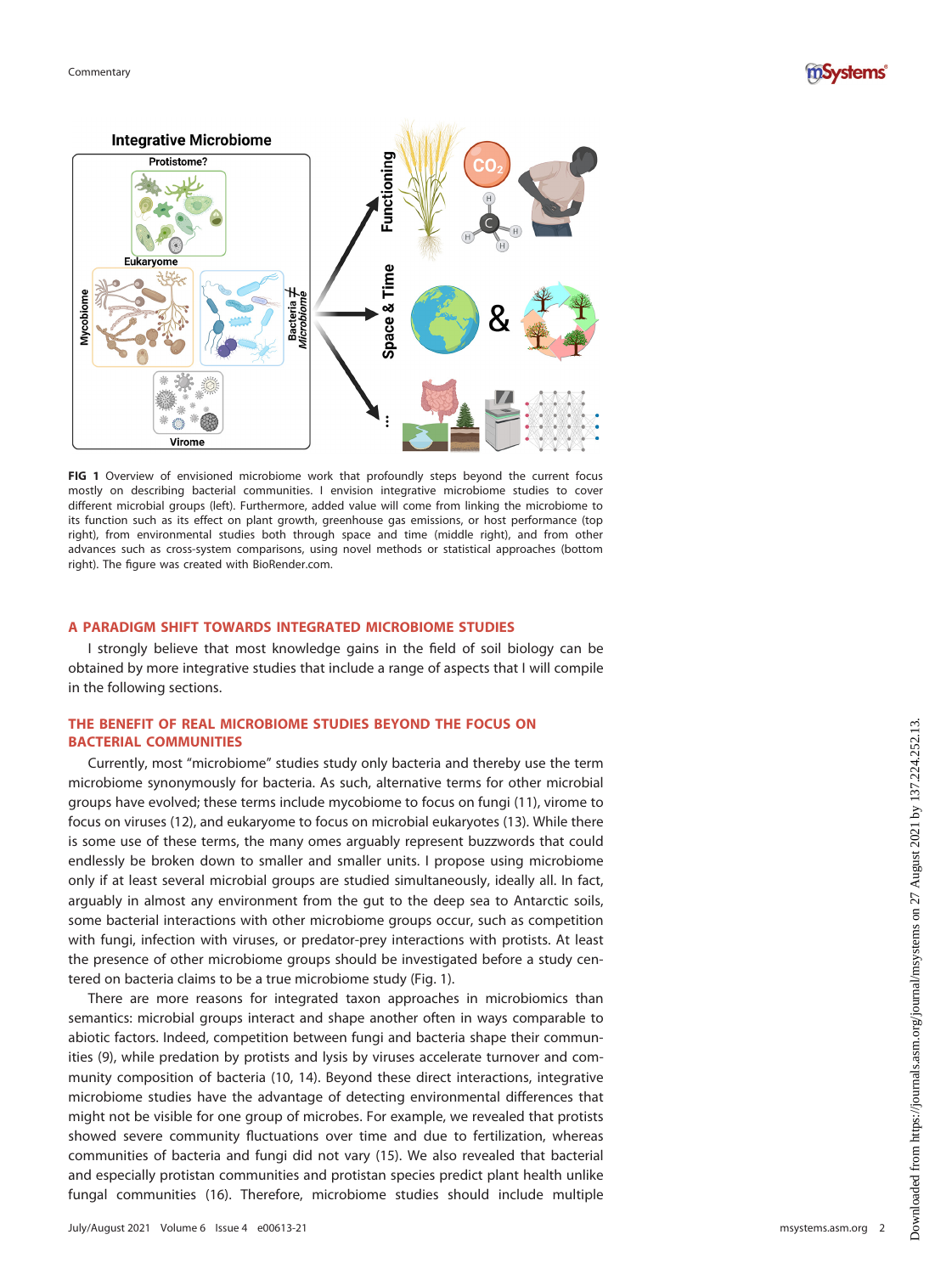

microbial groups, as otherwise misleading conclusions on bacterial community assembly, ecological patterns, or treatment effect sizes might be drawn.

Last, all large-scale microbiome studies in soils and even hosts have a major disadvantage: they focus on community metrics that deviate from biogeographic studies on individual species-based studies of plants and animals. Given these limitations, how can we target basic ecological questions and real species-level biogeography and even monitor potential biodiversity declines such as those evident from macroscopic plants and animals [\(17](#page-4-11))? Furthermore, species-level analyses are crucial to finally increase the known biodiversity of species in soils that remain below 10% ([18\)](#page-4-12). We now have the tools available to make a step forward from the mostly performed short-read community-based sequencing profiles to tools that allow differentiation of individual microbial species, such as long-read sequencing tools such as PacBio, Nanopore, or LoopSeq [\(19](#page-4-13), [20](#page-4-14)).

#### MICROBIOMES NEED FUNCTIONAL INFORMATION

Much knowledge gains on the biogeographic distribution of microbial groups, particularly bacteria and fungi, have been obtained at different spatial scales up to the global level ([2](#page-3-1), [7](#page-4-1)[–](#page-4-2)[9](#page-4-3)). More recently, protists and nematodes have also been added to the list of globally studied minute organisms ([4,](#page-3-3) [21,](#page-4-15) [22\)](#page-4-16). As such, we now understand the basic physicochemical properties that determine microbial biogeography. Yet, we have now reached a point where pure diversity comparisons have little additive value, and we need to acknowledge and better study the immense functional importance of microbes ([Fig. 1](#page-1-0)). Tools to assign functions from taxonomic identities can be a start for conserved functions and include programs such as PICRUSt2 and Tax4Fun ([23\)](#page-4-17) for bacteria, FUNGuild ([24](#page-4-18)) and FungalTraits ([25\)](#page-4-19) for fungi, and NINJA for nematodes [\(26](#page-4-20)).

However, DNA-based efforts can distort the real functioning of organisms in the environment as inactive organisms are part of the recovered diversity. Furthermore, taxonomy-based functional annotations can be misleading (e.g., soil bacteria do not necessarily function as related gut bacteria; fungi with identical marker gene sequences can range from pathogenic to mutualistic). The next steps in functional studies are omics approaches that provide direct information on functional genes and actively transcribed genes ([27\)](#page-4-21). Classical cultivation-based interaction studies are also experiencing a comeback, as they are used to provide ultimate evidence for the functioning of individual microorganisms alone and in combination. This fact is evidenced by increasing efforts in cultivation techniques [\(28](#page-4-22)) that will further possibilities for functional assays. These include phytometer-based studies to investigate microbial effects on plant growth and classical (soil) biological methods like greenhouse gas measurements and functional gene measurements. Generally, more blended studies that include multiple experimental and analytical approaches are ideal to provide a more cumulative understanding of microbial functioning; these approaches include the ones above at different scale (e.g., field to greenhouse to laboratory), from molecular to biochemical ones (e.g., metagenomics, metatranscriptomics, metaproteomics, metabolomics, and stable-isotope-based methods), and analytical approaches (e.g., indicator analyses, network analyses, and structural equation). Obviously, cost constraints do not allow the application of all methods simultaneously nor would they always make sense to include. I am instead proposing tailored method combinations to back up some of the often standardly performed sequence-based approaches, which should be defined based on the research question and also in terms of availability and cost-effectiveness. I believe that everyone that can do deep metagenomics can afford some additional functional experiments or analyses even if that would mean to sequence less deeply.

#### MICROBIOME STUDIES NEED BOTH A SPATIAL AND TEMPORAL DIMENSION

As introduced above, we have gained a thorough understanding of the global biogeography of microbes, but all these studies have one major drawback: all contemporary large-scale soil biodiversity inventories have been obtained at a single point in time, whereas local-scale studies revealed the importance of seasonal factors in shaping soil biodiversity [\(29](#page-4-23)). These temporal changes are predictable, as constant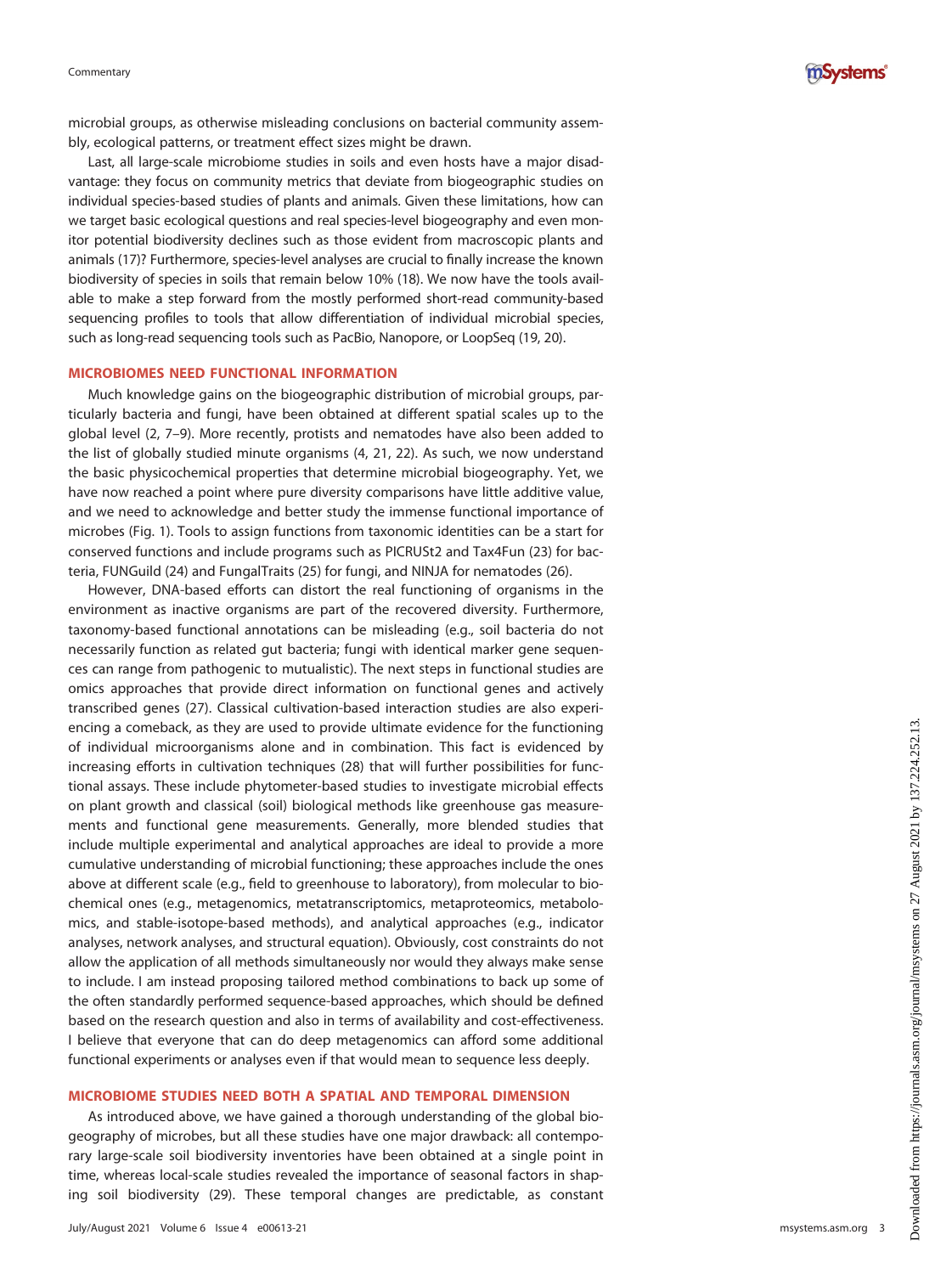

fluctuations in physicochemical factors, such as moisture, temperature, or the availability of different carbon and nutrient substrates, largely determine the global distribution of soil biodiversity ([7](#page-4-1), [8,](#page-4-2) [21](#page-4-15), [22](#page-4-16)). For example, considering that protists are mostly determined by soil moisture [\(21](#page-4-15)) and that protists determine the community, abundance, and functioning of bacteria and fungi ([10\)](#page-4-4), short-term temporal variations in precipitation might cause serious shifts in the soil microbiome. Also, the functioning of soil biodiversity can hardly be extrapolated from single time point sampling schemes especially in nontropical regions, as microbial activity is strongly dependent on temperature. How can we then predict general microbial communities and their function from a single time point while constant changes are expected? To increase the meaningfulness of large-scale surveys in terms of microbial communities and their functioning, we need a better understanding of temporal changes through multiple intra- and interannual sampling approaches [\(Fig. 1\)](#page-1-0).

## MY VISION ON FUTURE MICROBIOME STUDIES

Above, I listed some of the options to increase the meaningfulness and scope of microbiome research, with many other potential improvements available. These include methodological improvements and integration, links between systems, many of which are listed by G. Berg et al. [\(6\)](#page-4-0). What is really needed in (soil) microbiome studies? Considering all these aspects simultaneously [\(Fig. 1\)](#page-1-0)! Obviously, this is not the task of individual studies, but more to give researchers a better framework for all the aspects that exist in microbiome research. Furthermore, the above points should help to better and more reliably interpret observed patterns in distinct microbiome studies, as all multidimensional aspects around the field of microbiomes can never be targeted in individual research.

In my ongoing and future research, I will try to increase the knowledge on different aspects on (soil) microbiomes with a focus on aspects that remain hardly known, such as including diverse microbial groups at a taxonomic resolution of species ideally, add multiple functional information to taxon-based ones, and include a temporal axis to most microbiome studies. My vision is that other researchers also aim at expanding their research interest to step away from the standard analyses that seem to be inherent to many current microbiome analyses, i.e., sequencing a short barcoding region of the 16S rRNA gene at different spatial scales or systems, analyze these data with the same bioinformatic pipelines and R scripts to eventually publish very similar papers—with differences mainly in systems studied or increased analyses based on the same data. Obviously, this point of view is highly provocative and does not capture many ongoing highly innovative studies. I am convinced that by incorporating some of the approaches mentioned above, microbiome research will become more honest, holistic, integrative, and meaningful.

#### ACKNOWLEDGMENTS

I thank Wim H. van der Putten and Madhav P. Thakur for previous discussion about microbiome issues.

I acknowledge an NWO-VENI grant from the Netherlands Organization for Scientific Research (016.Veni.181.078).

#### **REFERENCES**

- <span id="page-3-0"></span>1. Knight R, Vrbanac A, Taylor BC, Aksenov A, Callewaert C, Debelius J, Gonzalez A, Kosciolek T, McCall LI, McDonald D, Melnik AV, Morton JT, Navas J, Quinn RA, Sanders JG, Swafford AD, Thompson LR, Tripathi A, Xu ZZ, Zaneveld JR, Zhu Q, Caporaso JG, Dorrestein PC. 2018. Best practices for analysing microbiomes. Nat Rev Microbiol 16:410–422. [https://doi](https://doi.org/10.1038/s41579-018-0029-9) [.org/10.1038/s41579-018-0029-9](https://doi.org/10.1038/s41579-018-0029-9).
- <span id="page-3-1"></span>2. Thompson LR, Sanders JG, McDonald D, Amir A, Ladau J, Locey KJ, Prill RJ, Tripathi A, Gibbons SM, Ackermann G, Navas-Molina JA, Janssen S, Kopylova E, Vázquez-Baeza Y, González A, Morton JT, Mirarab S, Zech Xu Z, Jiang L, Haroon MF, Kanbar J, Zhu Q, Jin Song S, Kosciolek T, Bokulich NA, Lefler J, Brislawn CJ, Humphrey G, Owens SM, Hampton-Marcell J, Berg-Lyons D, McKenzie V, Fierer N, Fuhrman JA, Clauset A, Stevens RL, Shade A, Pollard KS, Goodwin KD, Jansson JK, Gilbert JA, Knight R, The Earth Microbiome Project Consortium. 2017. A communal catalogue

reveals Earth's multiscale microbial diversity. Nature 551:457–463. [https://](https://doi.org/10.1038/nature24621) [doi.org/10.1038/nature24621](https://doi.org/10.1038/nature24621).

- <span id="page-3-2"></span>3. Bahram M, Netherway T, Frioux C, Ferretti P, Coelho LP, Geisen S, Bork P, Hildebrand F. 2021. Metagenomic assessment of the global distribution of bacteria and fungi. Environ Microbiol 23:316–326. [https://doi.org/10](https://doi.org/10.1111/1462-2920.15314) [.1111/1462-2920.15314](https://doi.org/10.1111/1462-2920.15314).
- <span id="page-3-3"></span>4. Xiong W, Jousset A, Li R, Delgado-Baquerizo M, Bahram M, Logares R, Wilden B, de Groot GA, Amacker N, Kowalchuk GA, Shen Q, Geisen S. 2021. A global overview of the trophic structure within microbiomes across ecosystems. Environ Int 151:106438. [https://doi.org/10.1016/j](https://doi.org/10.1016/j.envint.2021.106438) [.envint.2021.106438](https://doi.org/10.1016/j.envint.2021.106438).
- <span id="page-3-4"></span>5. Bar-On YM, Phillips R, Milo R. 2018. The biomass distribution on Earth. Proc Natl Acad Sci U S A 115:6506–6511. [https://doi.org/10.1073/pnas](https://doi.org/10.1073/pnas.1711842115) [.1711842115](https://doi.org/10.1073/pnas.1711842115).